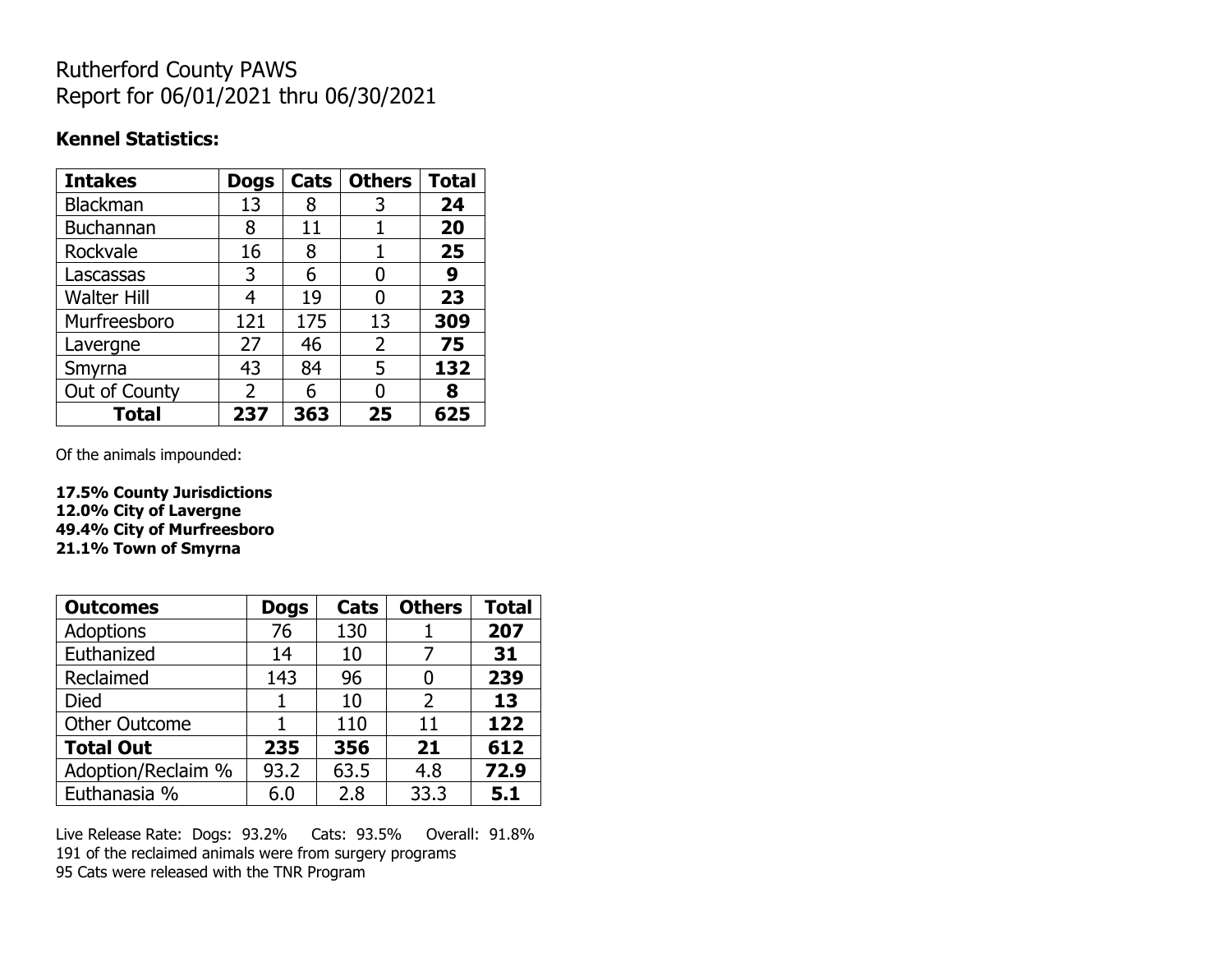Animals left in shelter on 06/30/2021: 103

2235 People visited the shelter looking for a lost /new pet.

1980 Logged calls/voice mails for the month.

#### **Activity Report by Jurisdiction:**

| Zones           | <b>Calls Received</b> | Calls Completed |
|-----------------|-----------------------|-----------------|
| <b>Blackman</b> | 175                   | 192             |
| Buchannan       | 115                   | 123             |
| Lavergne        | 193                   | 213             |
| Lascassas       | 146                   | 162             |
| Murfreesboro    | 680                   | 743             |
| Rockvale        | 123                   | 129             |
| Smyrna          | 262                   | 276             |
| Walter Hill     | 88                    | 95              |
| Out of Area     | 45                    | 48              |
| <b>Total</b>    | 1827                  | 1981            |

37.9% County Jurisdictions 10.6% City of Lavergne 37.2% City of Murfreesboro 14.3% Town of Smyrna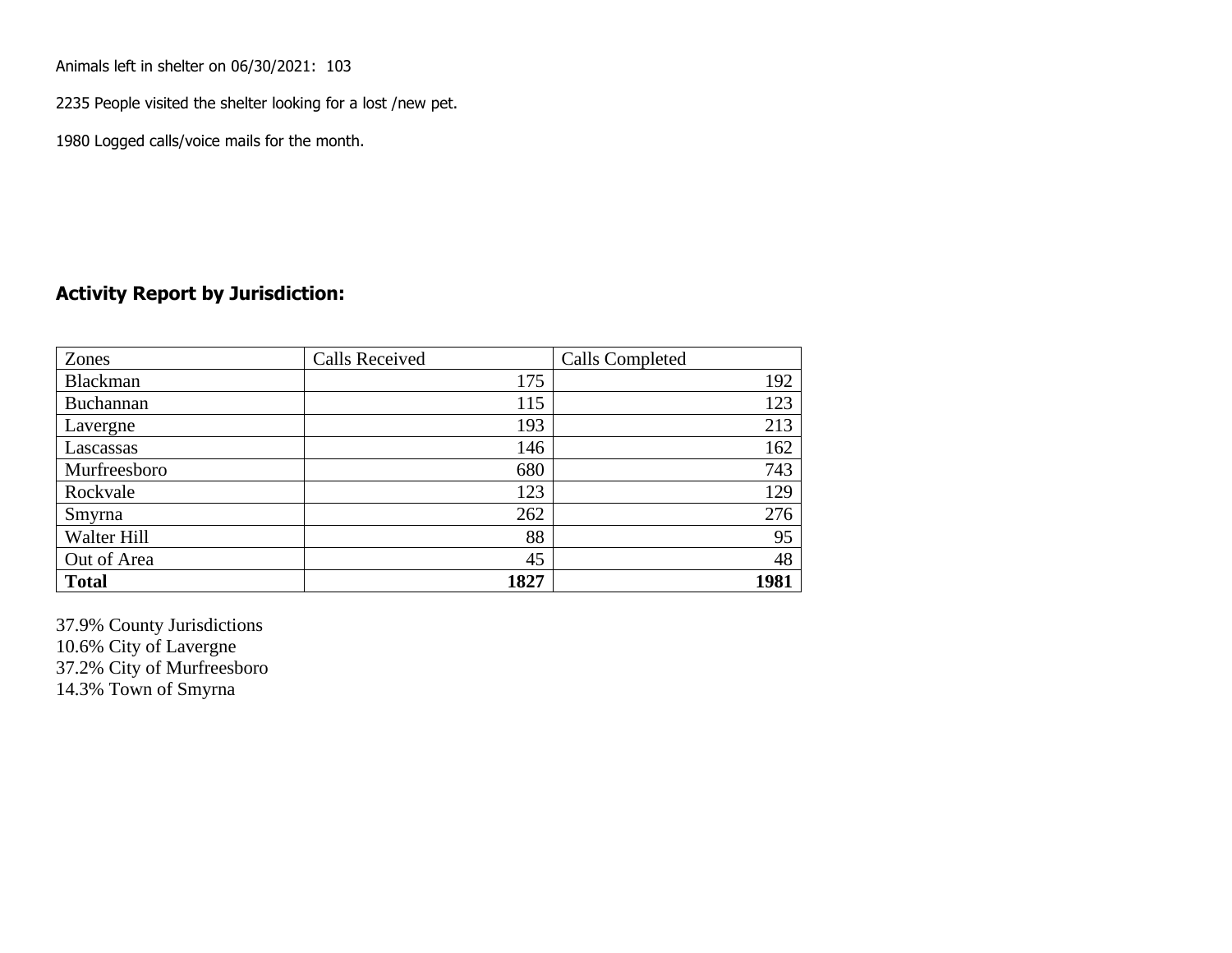## **Mileage:**

| <b>Officer</b> | <b>Miles</b> |
|----------------|--------------|
| 421            | 1207         |
| 423            | 86           |
| 424            | 1185         |
| 425            | 1516         |
| 426            | 1376         |
| 427            | 1259         |
| 428            | 1404         |
| 429            | 717          |
| 430            | 760          |
| 431            | 1772         |
| 434            | 1513         |
| 437            | 1017         |
|                |              |
|                |              |
|                |              |
|                |              |
|                |              |
| <b>Total</b>   | 13812        |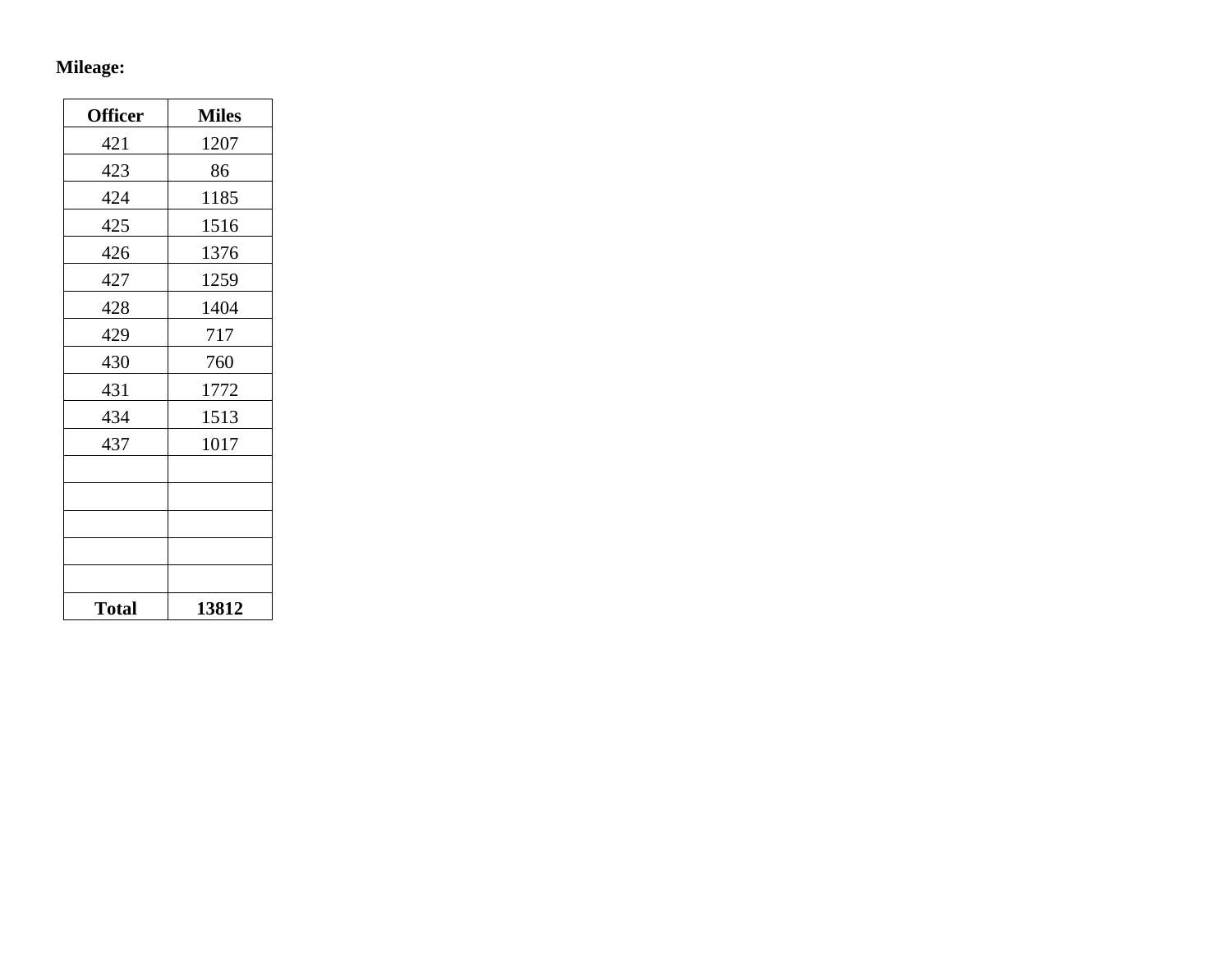# Fiscal Year-to-Date Report 07/01/2020 thru 06/30/2021

#### **Kennel Statistics:**

| <b>Intakes</b>     | <b>Dogs</b> | Cats | <b>Others</b> | <b>Total</b> |
|--------------------|-------------|------|---------------|--------------|
| <b>Blackman</b>    | 60          | 100  | 7             | 167          |
| <b>Buchannan</b>   | 137         | 118  | 6             | 261          |
| Rockvale           | 136         | 174  | 7             | 317          |
| Lascassas          | 85          | 107  | 7             | 199          |
| <b>Walter Hill</b> | 46          | 60   | 4             | 110          |
| Murfreesboro       | 1379        | 1601 | 86            | 3066         |
| Lavergne           | 278         | 412  | 21            | 711          |
| Smyrna             | 438         | 592  | 44            | 1074         |
| Out of County      | 83          | 42   | 0             | 125          |
| <b>Total</b>       | 2642        | 3206 | 182           | 6030         |

Of the animals impounded since July 01:

**19.6% County Jurisdictions**

**11.8% City of Lavergne**

**50.8% City of Murfreesboro 17.8% Town of Smyrna**

| <b>Outcomes</b>      | <b>Dogs</b> | Cats | <b>Others</b> | <b>Total</b> |
|----------------------|-------------|------|---------------|--------------|
| <b>Adoptions</b>     | 1022        | 1073 | 27            | 2122         |
| Euthanized           | 125         | 100  | 58            | 283          |
| Reclaimed            | 1460        | 1354 | 8             | 2822         |
| <b>Died</b>          | 7           | 68   | 9             | 84           |
| <b>Other Outcome</b> | 24          | 644  | 76            | 744          |
| <b>Total Out</b>     | 2638        | 3239 | 178           | 6055         |
| Adoption/Reclaim %   | 94.1        | 74.9 | 19.7          | 81.7         |
| Euthanasia %         | 4.7         | 3.1  | 32.6          | 4.7          |

Live Release Rate: 93.0%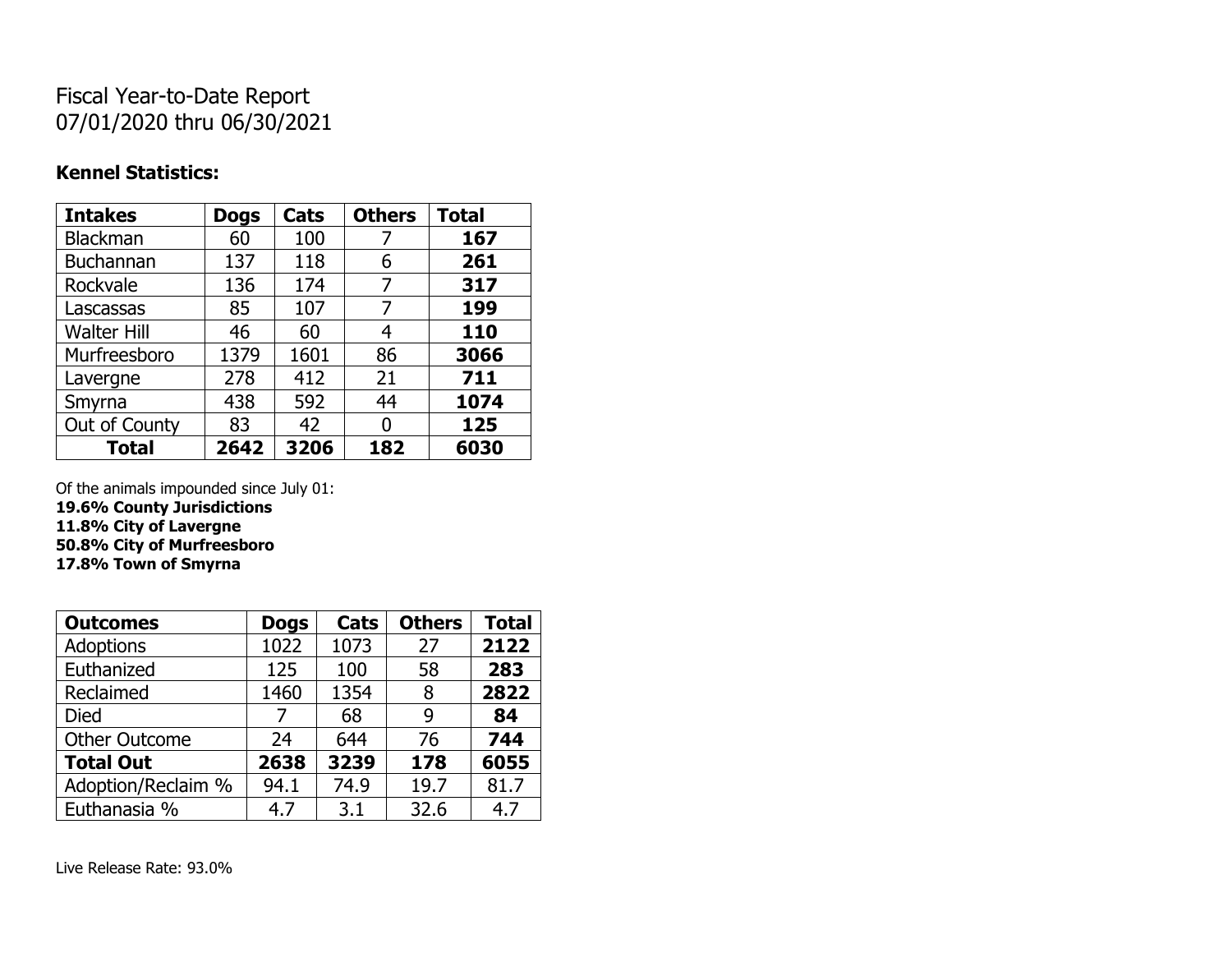25123 People have visited the shelter since July 01, 2020 looking for a lost /new pet.

22039 Logged calls/voice mails since July 01, 2020.

## **Activity Report by Jurisdiction:**

| Zones           | <b>Calls Received</b> | Calls Completed |
|-----------------|-----------------------|-----------------|
| <b>Blackman</b> | 1960                  | 1994            |
| Buchannan       | 1256                  | 1268            |
| Lavergne        | 2544                  | 2564            |
| Lascassas       | 1615                  | 1635            |
| Murfreesboro    | 6526                  | 6610            |
| Rockvale        | 1210                  | 1222            |
| Smyrna          | 2800                  | 2808            |
| Walter Hill     | 905                   | 911             |
| Out of Area     | 521                   | 523             |
| <b>Total</b>    | 19337                 | 19535           |

38.6% County Jurisdictions 13.2% City of Lavergne 33.7% City of Murfreesboro 14.5% Town of Smyrna